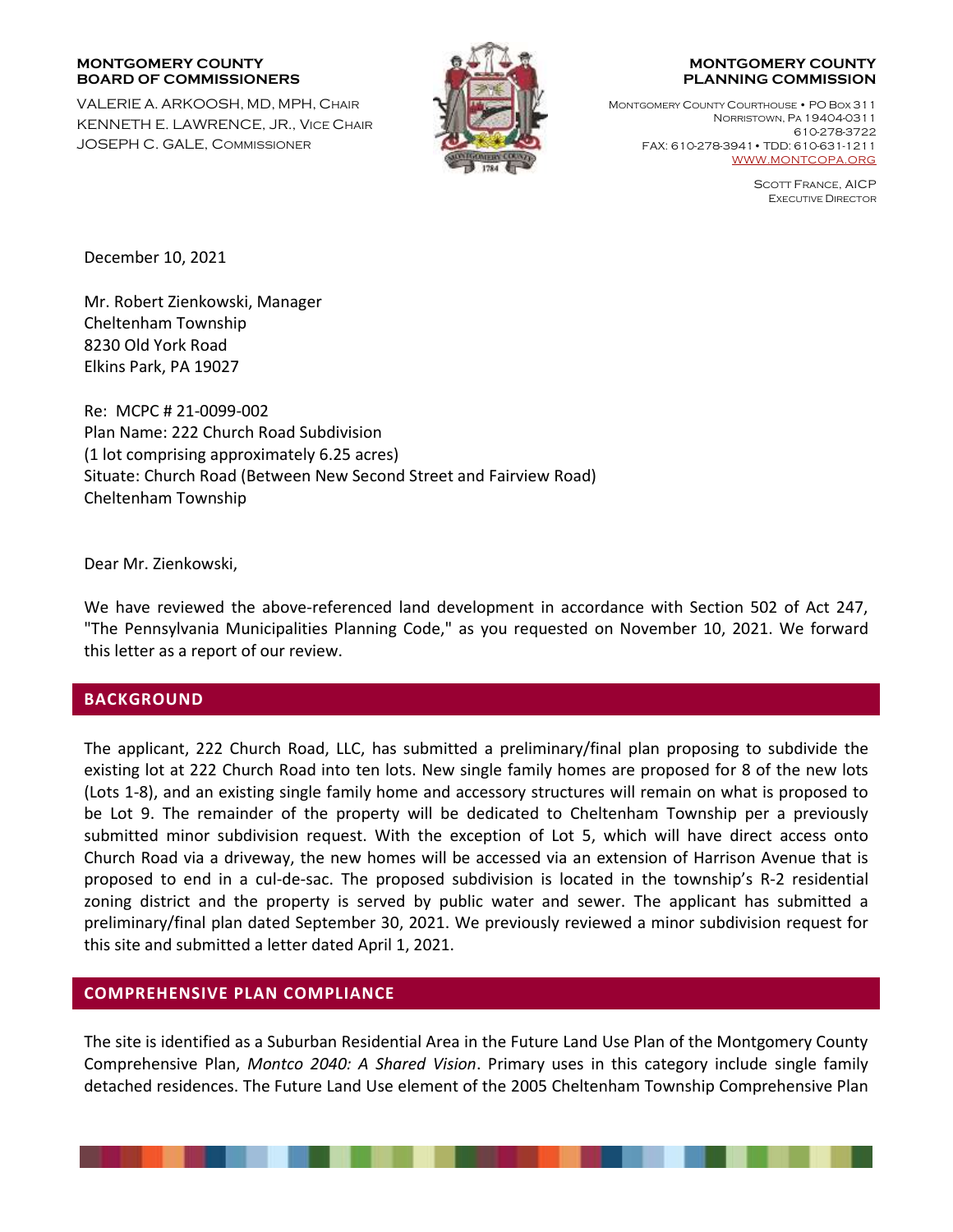identifies this site as Single Family Detached/Attached Residential. The proposed subdivision with new single family homes is appropriate within both land use designations and thus is consistent with both comprehensive plans.

## **RECOMMENDATION**

The Montgomery County Planning Commission (MCPC) generally supports the applicant's proposal, however, in the course of our review we have identified the following issues that the applicant and Cheltenham Township may wish to consider prior to final plan approval. Our comments are as follows:

## **REVIEW COMMENTS**

### LANDSCAPING AND NATURAL FEATURES

- A. Natural Feature Preservation. On page 17 of the plan the applicant indicates in the Natural Resource Preservation table that they will be disturbing more than the required amount specified in §260-31 which stipulates that a minimum of 50% of the woodlands on site to be preserved. The applicant will need to request a waiver from this provision.
- B. Landscaping Plan. Based on the landscaping plan provided on page 10, the applicant appears to be complying with necessary landscaping requirements for street trees and stormwater management area plantings. However, the plan does not indicate the amount of replacement trees needed due to tree removal or provide the proper documentation of proposed trees to be removed required per §260- 34.D. They also do not indicate whether any existing trees are being used to satisfy any landscaping requirements provided by existing tree credits. The applicant should indicate this information on the plan as applicable.
- C. Stormwater Management Landscaping.
	- a. Based on the landscaping plan it appears that some of the trees proposed to be planted around the stormwater management basin are encroaching on the berm of the basin. We recommend planting these trees slightly farther away from the berm edge in order to protect the integrity of the berm. The applicant should consult the Montgomery County Conservation District on the placement of these plantings.
	- b. We recommend a more naturalized arrangement of plantings around the stormwater management area. This would be more environmentally beneficial and sustainable from a planting perspective for the native shrubs to be clustered and grouped in greater variety. This could also help the proposed stormwater management facility better blend into the landscape and also deal with the above issue of planting trees too close to the basin berm.
- D. Plant List. We recommend the applicant consider the use of Northern Bayberry in lieu of the proposed Southern Bayberry as the Northern Bayberry is better suited to the climate in our region, and also the Amelanchier X grandiflora 'Autumn Brillance' cultivar of Serviceberry as it has better disease resistance as opposed to the non-cultivar species.

TOOKANY CREEK TRAIL CONNECTION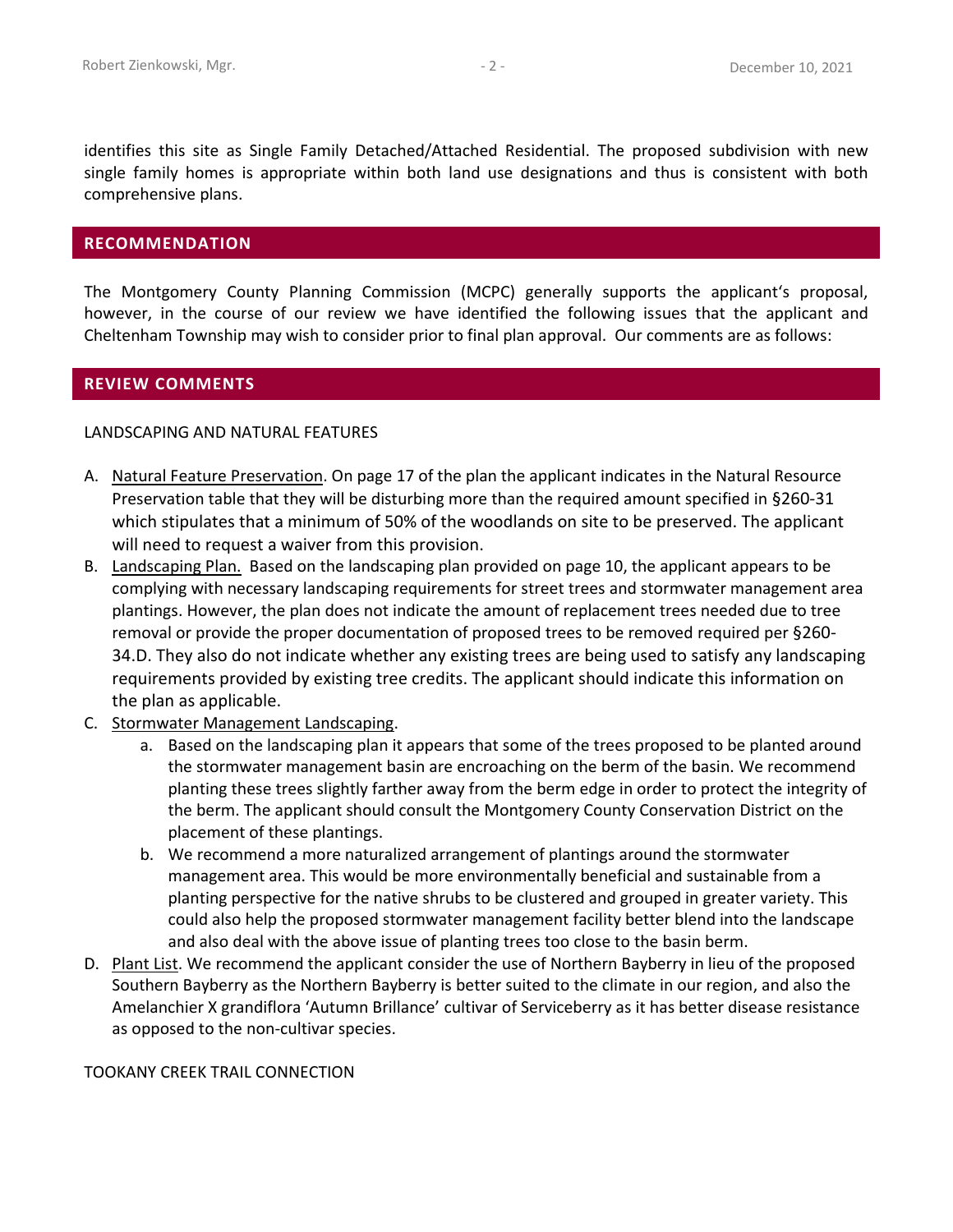A. Tookany Creek Trail. We recommend that the applicant consider public access to the future Tookany Creek Trail via the proposed stormwater and sanitary easement between Lot 8 and Lot 9. This would provide both safe maintenance vehicle access to the stormwater management area as well as an additional connection to the future trail extension and the proposed and existing homes on Harrison Avenue.

## SEWER CAPACITY

A. Sewer Capacity. The Applicant should confirm that sewer system conveyance capacity is available in the Township collection system for these proposed units.

## **CONCLUSION**

We wish to reiterate that MCPC generally supports the applicant's proposal to subdivide the existing lot and construct new single family homes, but we believe that our suggested revisions will better achieve the township's planning objectives for residential development.

Please note that the review comments and recommendations contained in this report are advisory to the municipality and final disposition for the approval of any proposal will be made by the municipality.

Should the governing body approve a final plat of this proposal, the applicant must present the plan to our office for seal and signature prior to recording with the Recorder of Deeds office. A paper copy bearing the municipal seal and signature of approval must be supplied for our files. Please print the assigned MCPC number (21-0099-002) on any plans submitted for final recording.

Sincerely,

Com Hully

Aaron Holly, Community Planner aholly@montcopa.org 610-278-3748

c:

Zvi Bloom, Applicant's Representative Robert Blue, Applicant's Engineer Thomas Cross, Chair, Township Planning Commission Henry Sekawungu, Township Director of Planning and Zoning Joseph Bagley, Township Solicitor

Attachments: 1. Reduced copy of plan 2. Aerial Map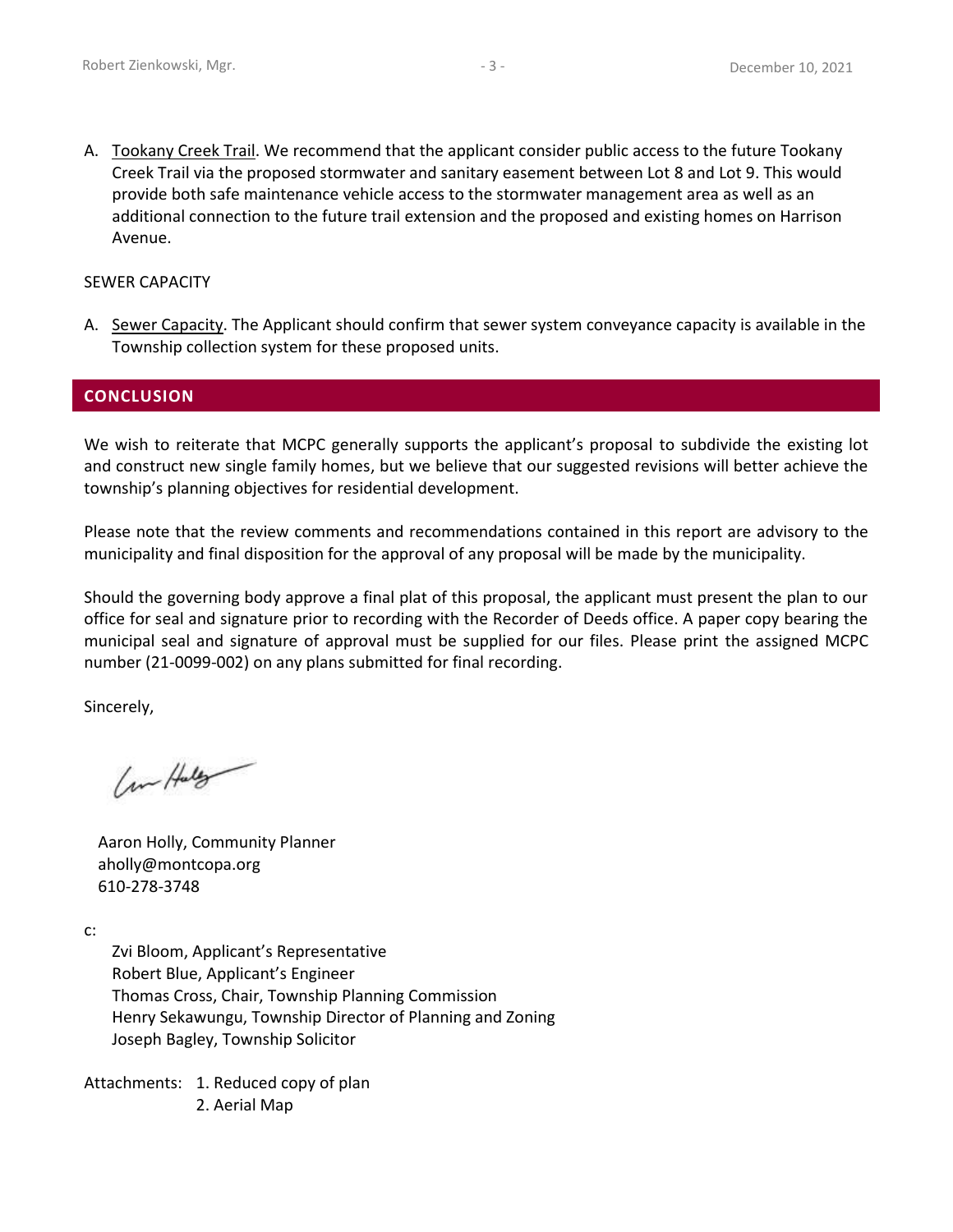### *Attachment 1: Reduced copy of plan*